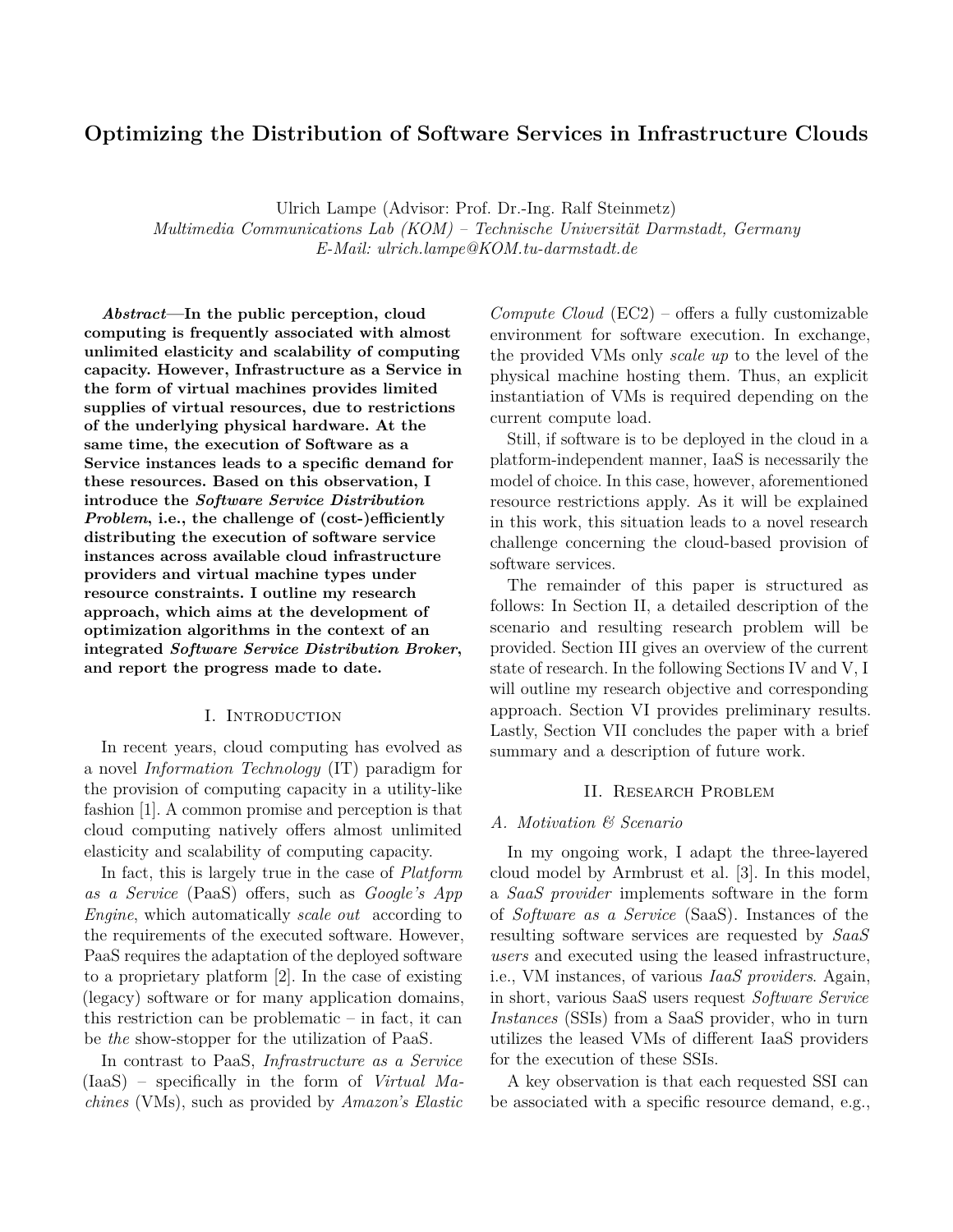in terms of processor power or memory consumption. At the same time, each of the available VM types provides a certain quantity of these resources. Amazon's EC2, for instance, currently offers eight different VM types with varying resource supplies and hourly operating costs. Thus, the SaaS provider faces the challenge of distributing the requested SSIs across the available VM instances, which constitutes a combined capacitation (number of leased instances of each VM type) and assignment (allocation of SSIs to specific VM instances) problem.

A practical example of aforementioned situation is cloud gaming: Video games are executed on VMs, which transmit the resulting audio/video stream to end users' playback devices and receive control commands from them. The video games, i.e., SSIs, may be executed at different visual quality levels, depending on, e.g., the display resolution of the respective playback device. This results in a specific and, throughout the execution of the game, essentially static resource demand on the VM. Again, at the same time, the VM instance that hosts the game is subject to a restricted supply of these resources.

### *B. Software Service Distribution Problem*

The outlined scenario leads to a novel research problem, which in the following will be referred to as *Software Service Distribution Problem* (SSDP). In its basic form, this problem concerns the SaaS provider and consists in the distribution of a set of requested SSI executions across a set of leased VMs, such that:

- 1) the resource demands of all SSIs are met by the available resource supplies of the respective VM instances where the SSIs are executed (i.e., the distribution is *effective*)
- 2) the overall cost of leasing the required VMs is minimized (i.e., the distribution is *efficient*).

#### *C. Problem Extensions*

Apart from the restrictions concerning resource types, the SSDP can be subject to multiple other, partially interdependent constraints. In the following, a selected set of aspects that I will consider in my work are outlined.

*Quality of Service*: SSI executions are often subject to certain Quality of Service (QoS) requirements, e.g., with respect to response time or availability. For that matter, each SSI request could be associated with

QoS requirements that have to be matched against the QoS guarantees of the available VM types.

*Substitutable Resources*: The demanded resource types in SSI executions may be substitutable to some extent (e.g., the use of traffic compression results in lower bandwidth demands, but higher processor utilization). Subsequently, the SSDP should consider alternative resource demands that result from different substitution options and patterns.

*Stochastic Resource Demands*: Mining historic SSI execution data will usually provide a stochastic distribution of resource demands, rather than deterministic (fixed) values. These distributions may, for instance, be regarded through the quantification of risks that resource constraints are broken in SSI execution.

*Environmental Impact*: The available VM types may not only differ with respect to their price (*economic* cost), but also with respect to their environmental impact (*ecological* cost). For instance, the availability of renewable energy may reduce greenhouse emissions of a data center that hosts VMs. Thus, the reduction of harmful environmental effects may constitute an additional objective of the SSI distribution process.

*Pricing Models*: Cloud IaaS providers do not necessarily employ a (linear) pay-per-use pricing model. Accordingly, the service distribution process should consider additional pricing mechanisms, such as auctions or volume-discounted rates.

### III. CURRENT STATE OF RESEARCH

Fehling et al. [4] present an optimization approach for the distribution of users to inter-dependent system components, such as servers or databases, in the context of multi-tenant SaaS applications. The focus lies on complete software systems, rather than discrete software services. Also, the authors do not regard different resource and VM types.

Andrzejak et al. [5] present, in the context of Amazon's *Spot Instance* VM auctioning system, a scheme for the determination of optimal bid prices, given a set of time-constrained but interruptible compute jobs. In this context, Andrzejak et al. consider various VM types, but no specific resource types. The focus of the work lies on the scheduling of jobs, rather than distribution.

Breitgand and Epstein [6] consider the optimal placement of VMs on physical machines in a data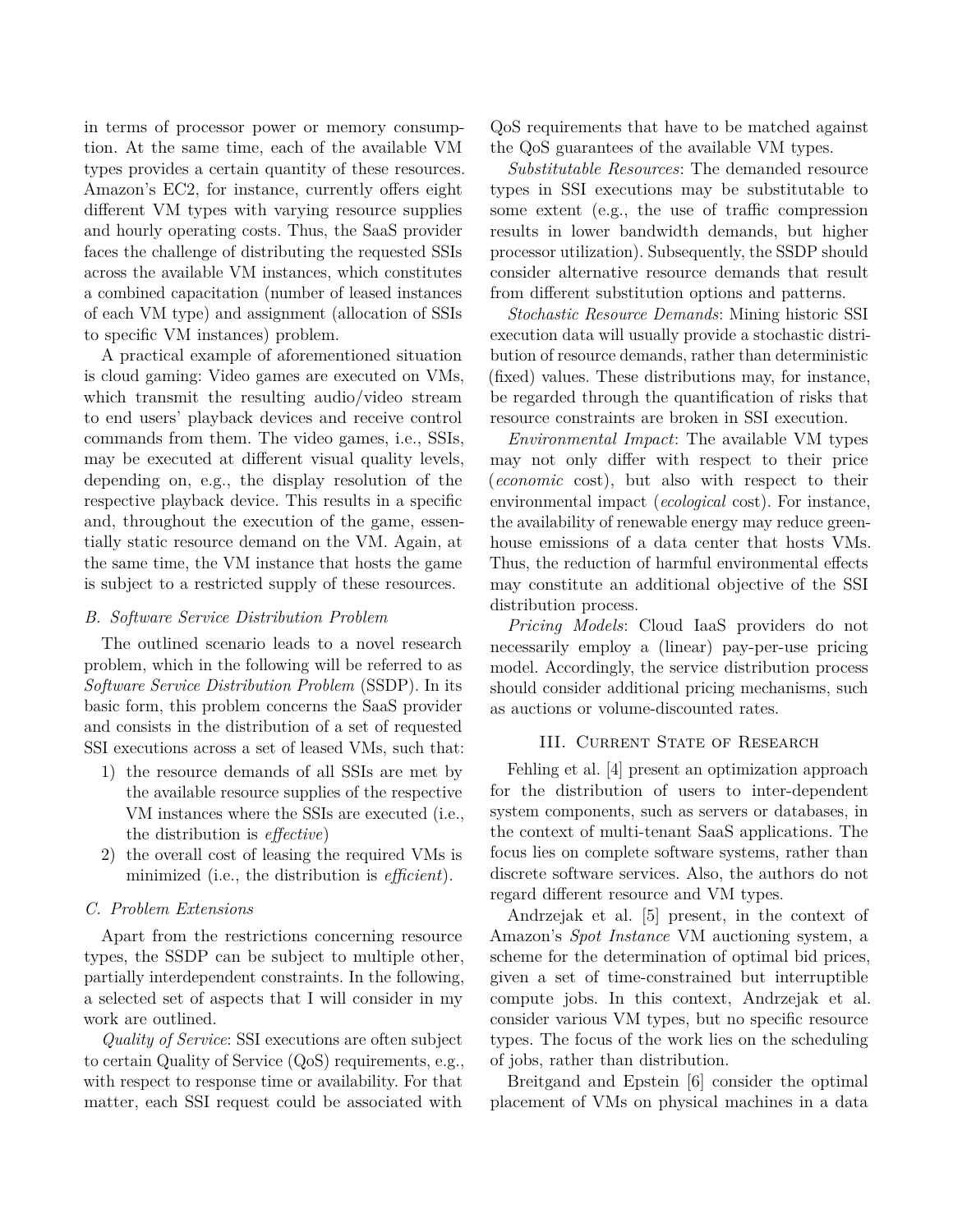center, with sets of VM executing a specific software service. Their work is focused on the role of a cloud provider, rather than a SaaS provider. Also, the authors neither consider predefined VM types nor specific resource types.

Kwok and Mohindra [7] present an approach for the optimal placement of multi-tenant SaaS applications in a data center under consideration of different resource types and QoS constraints. However, the authors do not specifically regard different VM types at varying price levels; accordingly, their objective consists of optimal resource exploitation on physical machines, rather than cost minimization.

In summary, none of the aforementioned approaches has explicitly defined and addressed the SSDP from the perspective of an SaaS provider in conjunction with specific resource types and different VM types yet. In addition, the majority of the previously outlined problem extensions have not been addressed by research to date, most notably not in conjunction.

## IV. Research Objective:

The Software Service Distribution Broker

My research aims at the design and implementation of an integrated *Software Service Distribution Broker*, which addresses the SSDP in conjunction with the various extensions that have been outlined. The broker will be accessible for SaaS providers and IaaS providers through a Web-based interface. Through the interface, the broker permits IaaS providers to register their VM type offers by submitting the relevant information regarding, e.g., resource supply, QoS guarantees, and price, in a structured form (*push* model). The tool will also allow to mine publicly available VM offer descriptions, e.g., through the Amazon EC2 API<sup>1</sup> (*pull* model). In addition, SaaS providers may specify the SSIs that have been requested by their end users. Based on this information, the Software Service Distribution Broker computes a *SSI distribution strategy* for the SaaS provider using suitable optimization algorithms. Thus, in accordance with the vision of a future cloud market [1], the broker facilitates the efficient distribution of SSIs through SaaS providers. An



Figure 1. Overview of the Software Service Distribution Broker

overview of the Software Service Distribution Broker is depicted in Figure 1.

#### V. RESEARCH APPROACH

In order to achieve my research objective, I will follow an approach that consists of the following four phases:

- 1) *Analysis*: Identification of the research problem and possible extensions. This includes a thorough analysis of current research and the identification of limitations or shortcomings in the state-of-the-art.
- 2) *Modeling & Development*: Conversion of the research problem and its extensions into formal, mathematical representations. Based on the resulting models, appropriate optimization approaches will be developed.
- 3) *Implementation*: Implementation of the optimization approaches and their integration into the proposed Software Service Distribution Broker.
- 4) *Evaluation*: Evaluation of the Software Service Distribution Broker and the incorporated optimization approaches, using mined data from real-life services and IaaS providers as a basis. The results serve as a basis for the validation of my research approach and objective.

Depending on the outcomes of the last phase, the process will, if necessary, be repeated multiply times.

#### VI. Preliminary Results

At the time of writing, I have completed a first iteration of the research process. This has resulted

<sup>1</sup>http://aws.amazon.com/documentation/ec2/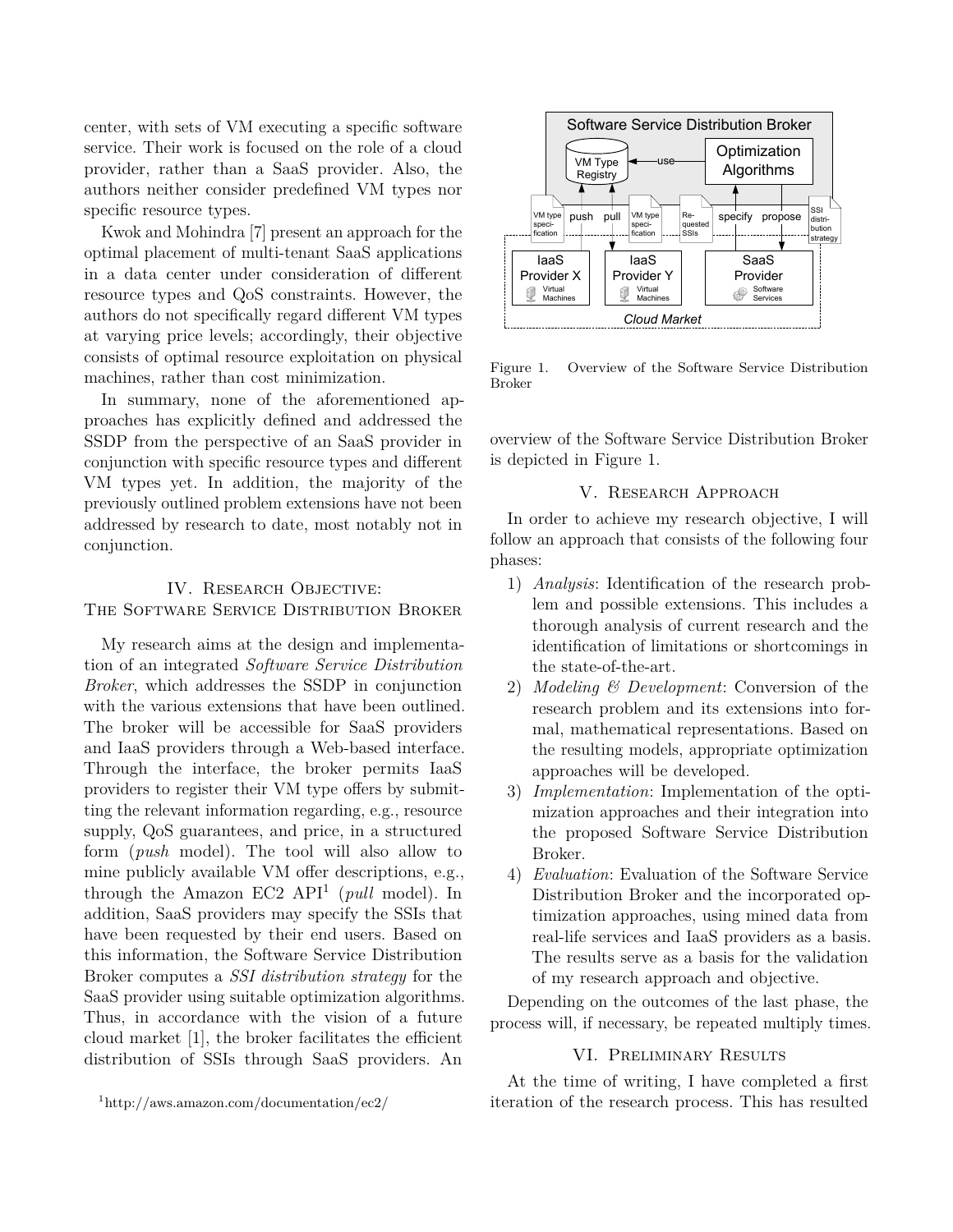in a formal model of the SSDP and a prototypical implementation and evaluation of an optimization approach, which will be presented in the following.

### *A. Formal Modeling*

To address the SSDP through optimization algorithms, it has to be transformed into a formal mathematical model. To date, this modeling process has been completed for the basic form of the SSDP, as outlined in Section II-B.

The model is based on three basic assumptions: First, at least one suitable VM type (in terms of resource supply) exists for each requested SSI. In the worst case, one specific VM type is the sole suitable type for all SSIs. Thus, the *maximum* number of instances for each VM type corresponds to the number of SSIs. Second, an absence of SSI deployment costs is assumed. Third, SSIs may be arbitrarily combined on one VM instance, given that all resource demands are satisfied.

Let  $S = \{1, ..., m\}$  be a set of SSI requests,  $V = \{1, ..., n\}$  be a set of VM types, and  $R =$ {1*, ..., o*} be a set of resources. For each requested SSI and resource, a resource demand is specified, i.e.,  $RD = \{RD_{11}, ..., RD_{mo}\}$ . Furthermore, for each VM type, the cost  $C = \{C_1, ..., C_n\}$ , and for each VM and resource type, a specific resource supply  $RS = \{RS_{11}, ..., RS_{no}\},$  is given. Employing these formalisms, we obtain Model 1.

The objective is to minimize the Total Cost (*T C*) in Equation 1. The TC is given by the number of utilized instances of each VM type  $(U_v)$ , which is determined in Equations 2 and 3, multiplied by the respective VM cost. Equation 4 ensures that all SSIs are assigned to precisely one VM instance. Equation 5 guarantees that all resource constraints are held. Equation 6 defines  $x_{svi}$  as binary decision variables, which indicate whether a SSI *s* has been assigned to a VM of type *v* with the instance index *i*. Equation 7 further specifies the binary decision variables  $y_{vi}$ , which determine whether a certain instance *i* of VM type *v* is utilized. Because the maximum number of VM instances of each type corresponds to the number of SSIs, it generally holds that  $i \in S$ .

As can be observed, the formalization of the SSDP in Model 1 constitutes a *Linear Program* (LP). Thus, an optimal solution can be obtained using standard **Model 1** Software Service Distribution Problem

Minimize 
$$
TC(x, y) = \sum_{v \in V} U_v * C_v
$$
 (1)

$$
U_v = \sum_{i \in S} y_{vi} \quad \forall v \in V \tag{2}
$$

$$
y_{vi} \ge x_{svi} \quad \forall s \in S, v \in V, i \in S \tag{3}
$$

$$
\sum_{v \in V, i \in S} x_{svi} = 1 \quad \forall s \in S \tag{4}
$$

$$
\sum_{s \in S} RD_{sr} * x_{svi} \le RS_{vr} \quad \forall v \in V, i \in S, r \in R \quad (5)
$$

$$
x_{svi} \in \{0, 1\} \quad \forall s \in S, v \in V, i \in S \tag{6}
$$

$$
y_{vi} \in \{0, 1\} \quad \forall v \in V, i \in S \tag{7}
$$

linear programming techniques, e.g., *brand and bound* [8].

## *B. Implementation & Preliminary Evaluation*

Using the *lpsolve*<sup>2</sup> framework, I have implemented the LP-based optimization algorithm in a prototypical Java program, which constitutes a first step toward the proposed Software Service Distribution Broker.

In order to assess the proposed approach in terms of runtime performance, I have conducted a preliminary evaluation. For that matter, I created a set of SSDPs with a varying number of and requested SSIs  $(n_s)$ , VM types  $(n_v)$ , and resource types  $(n_r)$ . For the VM and resource types, I used the specifications of the Amazon EC2 On-Demand VM offers in the European Union (resulting in 8 VM types and 3 resource types, namely processor, memory, and storage). In order to obtain realistic SSI execution data, I measured the absolute resource demands of 4 different contemporary video games on a local desktop computer.

Based on this information, I created 12 classes of SSDPs with fixed values for  $n_s$ ,  $n_v$ , and  $n_r$ . For each class, 200 individual problems were generated, with the specific set of requested SSIs and regarded VM types and resource types being randomly selected. All resulting SSDPs were subsequently solved using the

<sup>2</sup>http://sourceforge.net/projects/lpsolve/